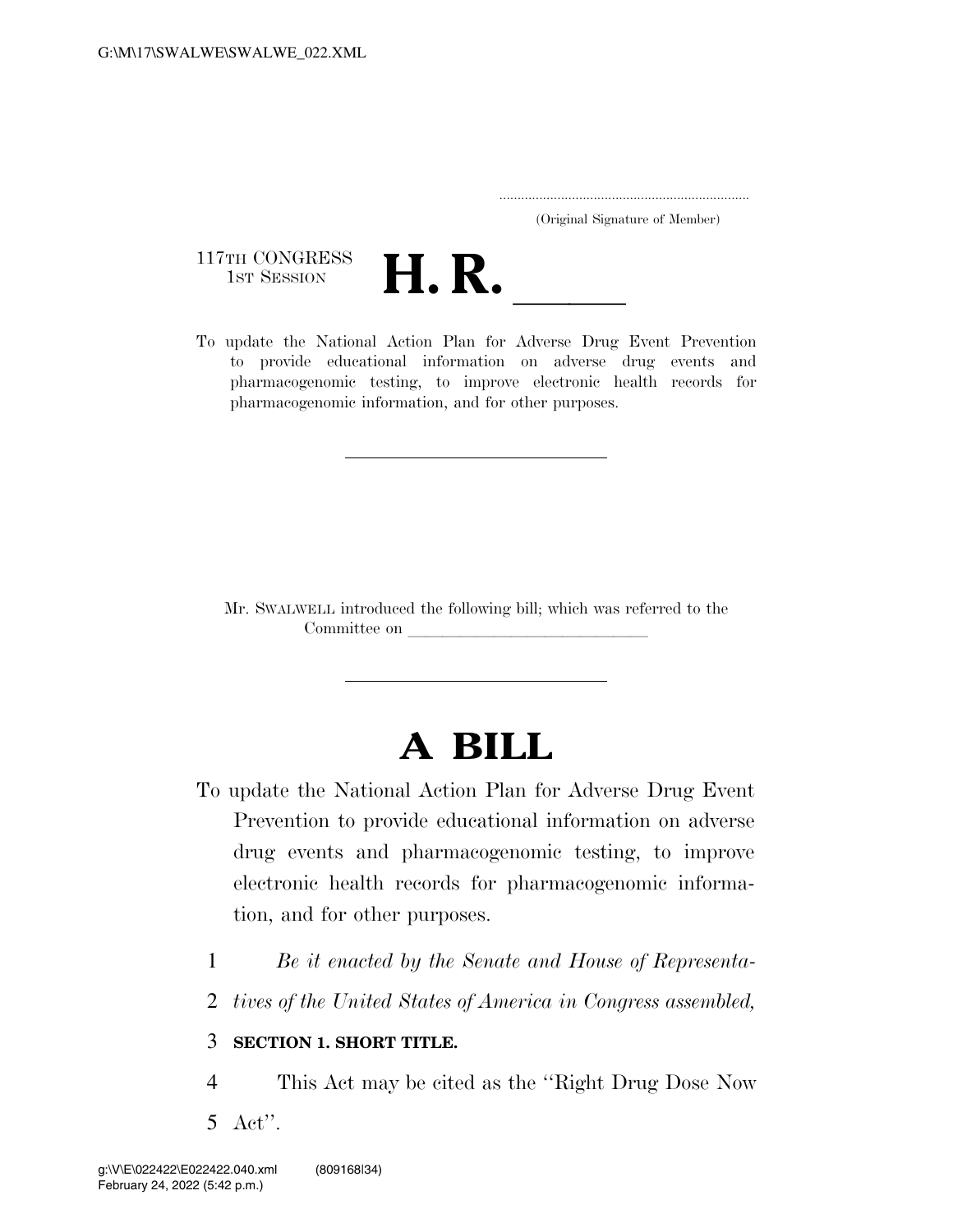#### **SEC. 2. TABLE OF CONTENTS.**

#### The table of contents of this Act is as follows:

- Sec. 1. Short title.
- Sec. 2. Table of contents.
- Sec. 3. National Action Plan for Adverse Drug Event Prevention.
- Sec. 4. Adverse drug event and pharmacogenomic testing awareness.
- Sec. 5. Improving EHR systems to improve the use of pharmacogenomic information.

Sec. 6. Increased authorization for pharmacogenomics implementation research. Sec. 7. Definition.

## **SEC. 3. NATIONAL ACTION PLAN FOR ADVERSE DRUG EVENT PREVENTION.**

 The Secretary of Health and Human Services shall— (1) not later than 180 days after the date of enactment of this Act, in coordination with the heads of other relevant Federal departments and agencies including the Director of the National Human Genome Research Institute, and in consulta- tion with the Director of the Eunice Kennedy Shriv- er National Institute of Child Health and Human Development, the Director of the National Center for Biotechnology Information, and the Director of the National Library of Medicine, submit a report to the Congress on—

 (A) the implementation of the National Ac- tion Plan for Adverse Drug Event Prevention of the Department of Health and Human Services; and

 (B) the progress in meeting the target ap- proved by the Federal Interagency Steering g:\V\E\022422\E022422.040.xml (809168|34)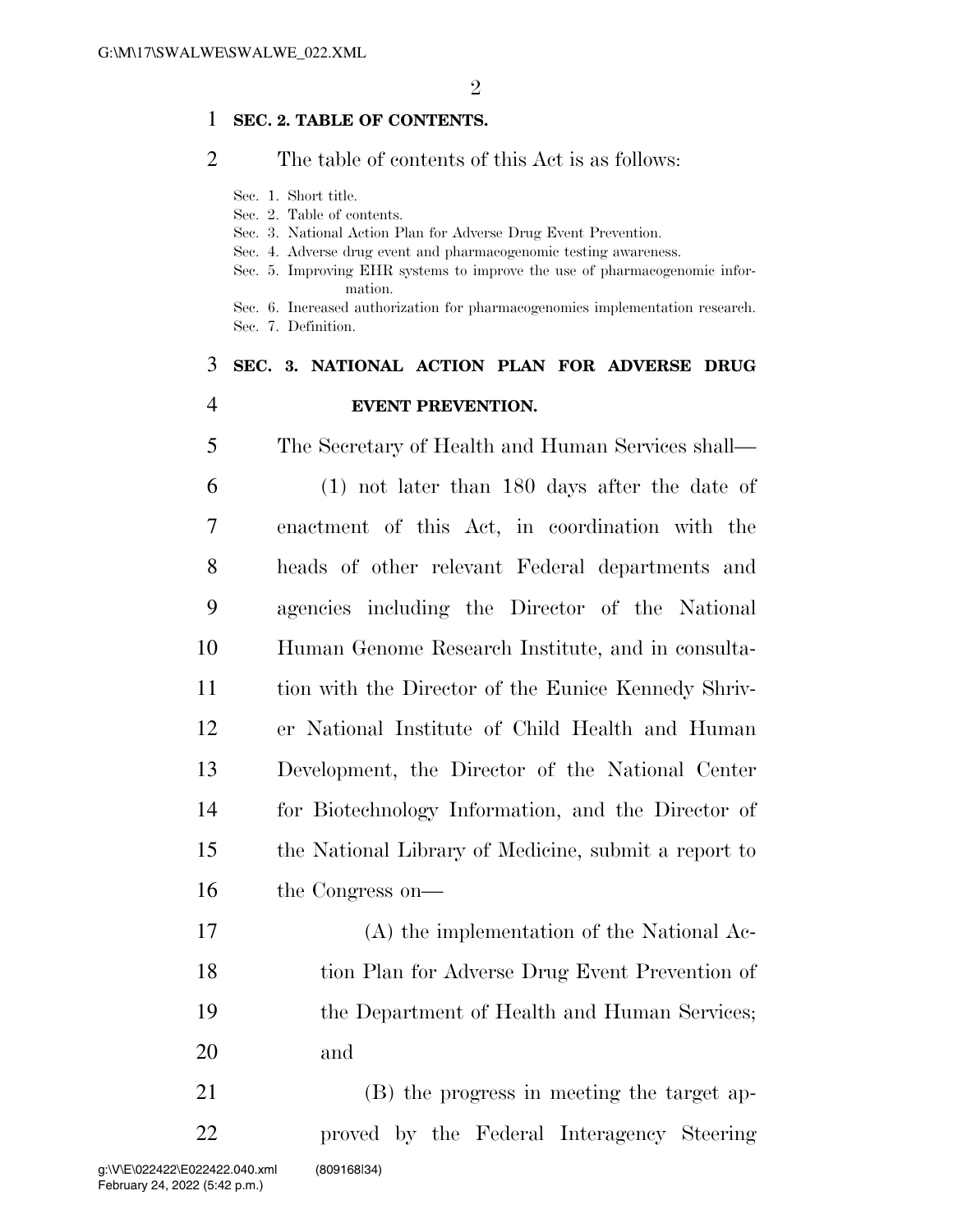| $\mathbf{1}$   | Committee for Adverse Drug Events for a 10      |
|----------------|-------------------------------------------------|
| $\overline{2}$ | percent reduction for-                          |
| 3              | (i) the rate of adverse drug events             |
| $\overline{4}$ | from anticoagulants among United States         |
| 5              | inpatient stays;                                |
| 6              | (ii) the rate of adverse drug events            |
| 7              | from hypoglycemic agents among United           |
| 8              | States inpatient stays;                         |
| 9              | (iii) the rate of adverse drug events           |
| 10             | from opioid analgesics among United             |
| 11             | States inpatient stays;                         |
| 12             | (iv) the rate of visits to United States        |
| 13             | hospital emergency departments for ad-          |
| 14             | verse drug events associated with injury        |
| 15             | from oral anticoagulants;                       |
| 16             | (v) the rate of visits to United States         |
| 17             | hospital emergency departments for ad-          |
| 18             | verse drug events associated with injury        |
| 19             | from insulin; and                               |
| 20             | (vi) the rate of visits to United States        |
| 21             | hospital emergency departments for ad-          |
| 22             | verse drug events associated with thera-        |
| 23             | peutic use of opioid analgesics;                |
| 24             | (2) convene the Federal Interagency Steering    |
| 25             | Committee for Adverse Drug Events to update the |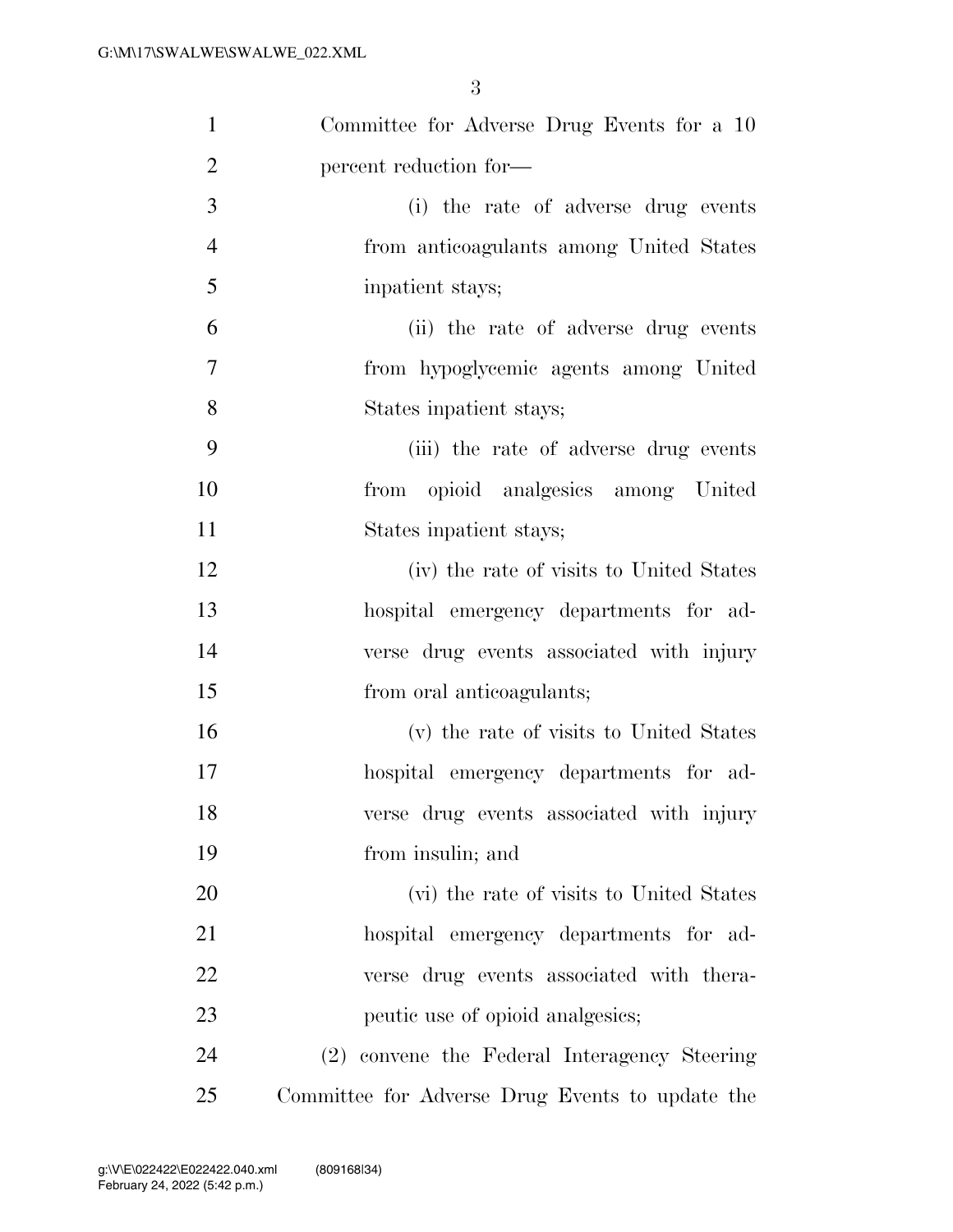| $\mathbf{1}$   | National Action Plan for Adverse Drug Event Pre-                                    |
|----------------|-------------------------------------------------------------------------------------|
| $\overline{2}$ | vention; and                                                                        |
| 3              | (3) require such Committee, in updating the                                         |
| $\overline{4}$ | National Action Plan for Adverse Drug Event Pre-                                    |
| 5              | vention-                                                                            |
| 6              | $(A)$ to consider advances in scientific un-                                        |
| 7              | derstanding and technology pertaining to drug-                                      |
| 8              | gene-drug interactions, clinical outcomes, health                                   |
| 9              | care utilization, and the decreasing cost of ge-                                    |
| 10             | netic testing;                                                                      |
| 11             | (B) to assess the role of pharmacogenetics                                          |
| 12             | testing combined with clinical decision support                                     |
| 13             | as an evidence-based prevention tool; and                                           |
| 14             | (C) to evaluate operating characteristics                                           |
| 15             | for Federal adverse drug event surveillance sys-                                    |
| 16             | tems and expand capabilities to identify genetic                                    |
| 17             | associations in adverse events.                                                     |
|                | 18 SEC. 4. ADVERSE DRUG EVENT AND PHARMACOGENOMIC                                   |
| 19             | TESTING AWARENESS.                                                                  |
| 20             | Part P of title III of the Public Health Service Act                                |
| 21             | $(42 \text{ U.S.C. } 280 \text{g et seq.})$ is amended by adding at the end         |
|                | 22 the following:                                                                   |
| 23             | "SEC.<br>$399V - 7.$<br><b>ADVERSE</b><br><b>EVENT</b><br><b>DRUG</b><br><b>AND</b> |
| 24             | PHARMACOGENOMIC TESTING AWARENESS.                                                  |
| 25             | "(a) PUBLIC EDUCATION CAMPAIGN.—                                                    |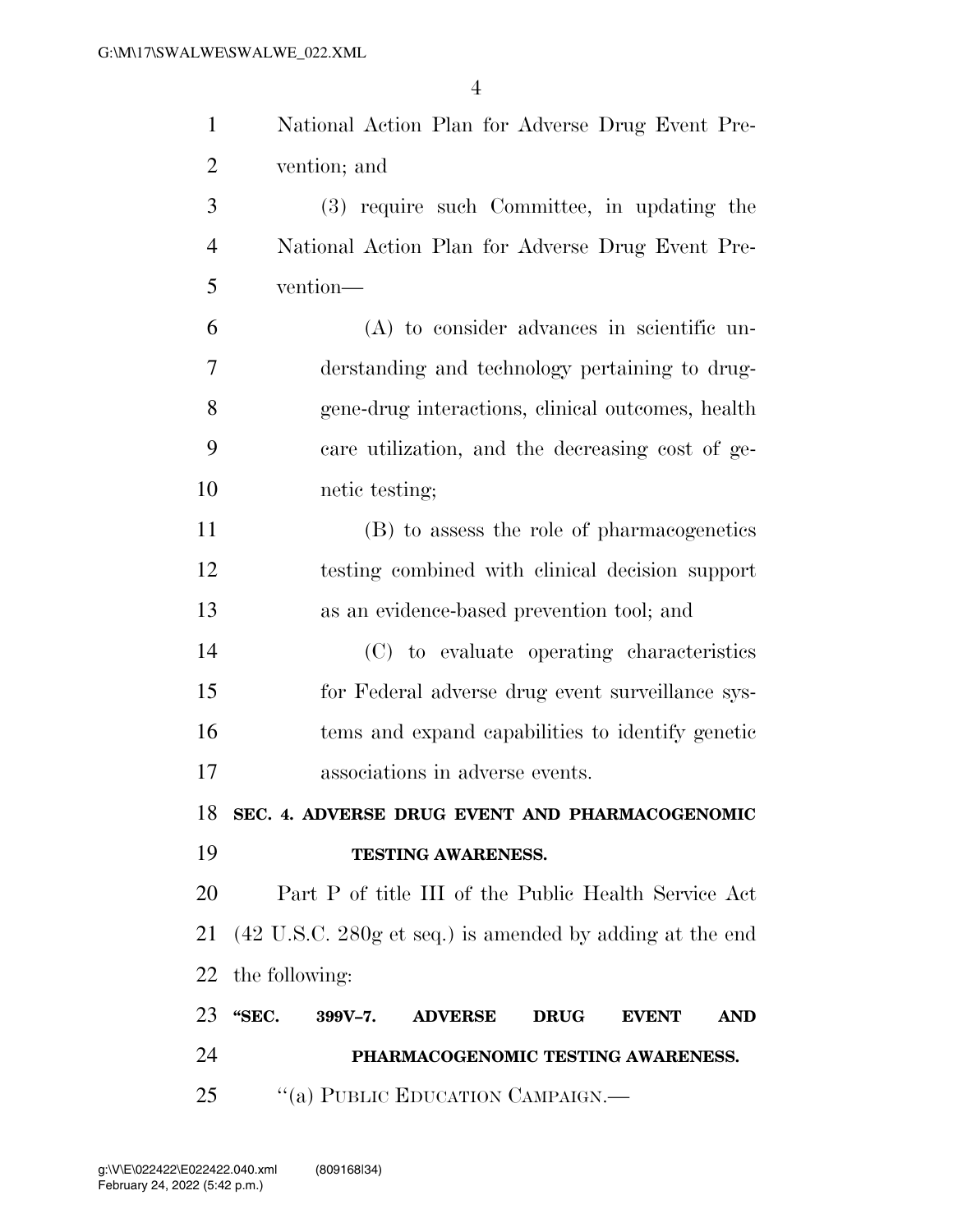| $\mathbf{1}$   | "(1) IN GENERAL.—The Secretary, acting               |
|----------------|------------------------------------------------------|
| $\overline{2}$ | through the Director of the National Human Ge-       |
| 3              | nome Research Institute, in consultation with the    |
| $\overline{4}$ | Director of the Eunice Kennedy Shriver National In-  |
| 5              | stitute of Child Health and Human Development,       |
| 6              | the Director of the National Center for Bio-         |
| 7              | technology Information, and the Director of the Na-  |
| 8              | tional Library of Medicine, shall conduct a national |
| 9              | evidence-based education campaign to increase the    |
| 10             | public's awareness regarding—                        |
| 11             | $\lq\lq$ the prevalence of adverse drugs             |
| 12             | events and adverse drug reactions;                   |
| 13             | $\lq\lq$ specific risk factors that increase an      |
| 14             | individual's likelihood of experiencing an ad-       |
| 15             | verse drug event or adverse drug reaction;           |
| 16             | ``(C)<br>basic information<br>about                  |
| 17             | pharmacogenomic testing and how its use, in-         |
| 18             | cluding incorporation in comprehensive medica-       |
| 19             | tion management, may prevent adverse drug re-        |
| 20             | actions in certain clinical situations;              |
| 21             | $\lq\lq$ the role of health care providers in        |
| 22             | performing pharmacogenomic testing, inter-           |
| 23             | preting the results of such testing, and adjust-     |
| 24             | ing medications based on such results;               |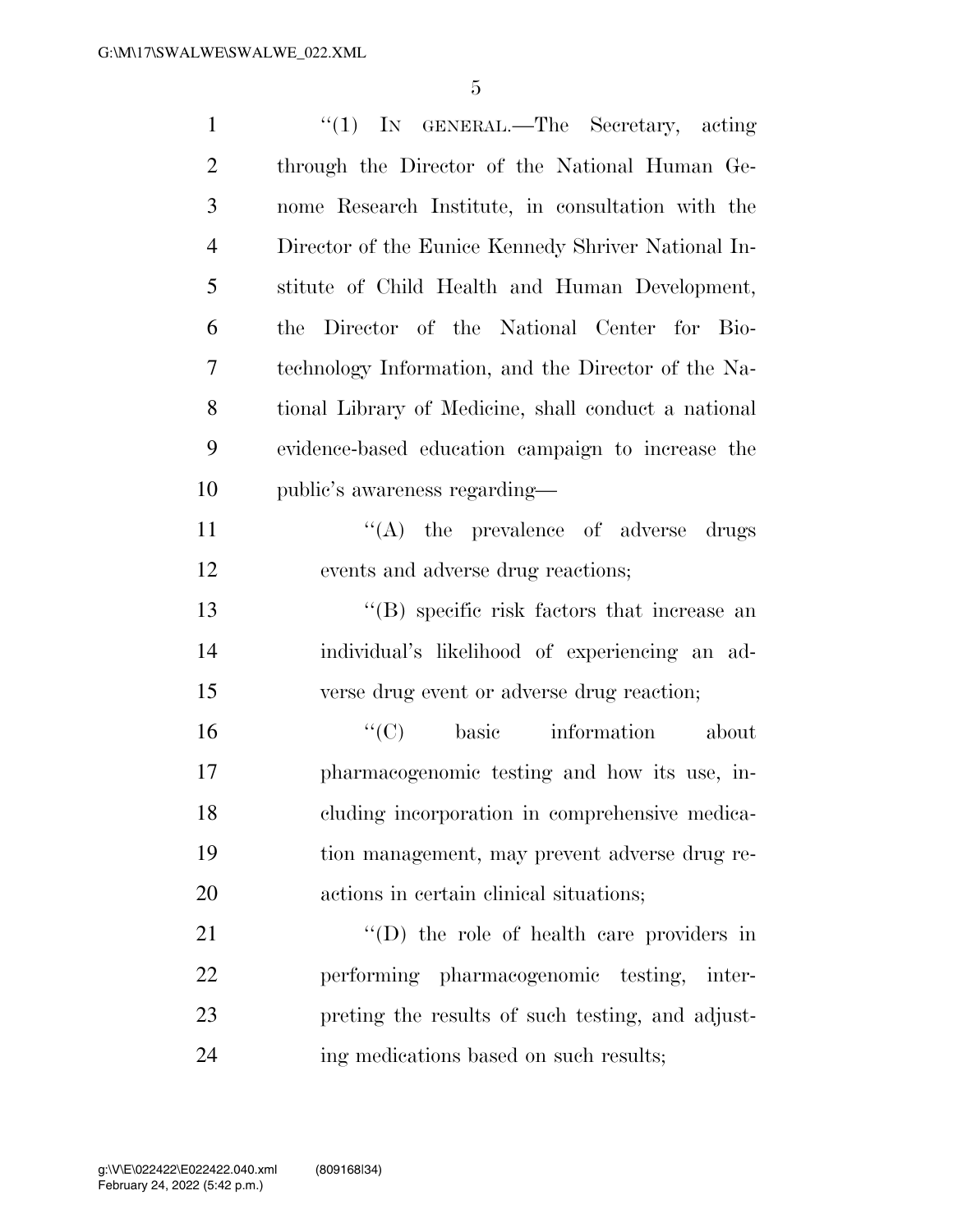''(E) the availability of pharmacogenomic 2 testing;

3  $\cdot$  (F) comprehensive medication manage-ment; and

 ''(G) how the benefits of an individual's pharmacogenomic test results might change or be relevant over time.

8 "(2) CONSIDERATION OF ADVICE OF STAKE- HOLDER EXPERTS.—The education campaign under paragraph (1) shall take into consideration the ad- vice of stakeholder expects, such as those special- izing in medical genetics and pharmacogenetics and collaborative communities focused on pharmacogenomics.

 ''(3) MEDIA CAMPAIGN.—In conducting the education campaign under paragraph (1), the Sec- retary, after considering the advice of stakeholder experts pursuant to paragraph (2), may award grants or contracts to entities to establish national multimedia campaigns that may include advertising through television, radio, print media, billboards, posters, all forms of existing and especially emerging social networking media, other Internet media, and any other medium determined appropriate by the Secretary.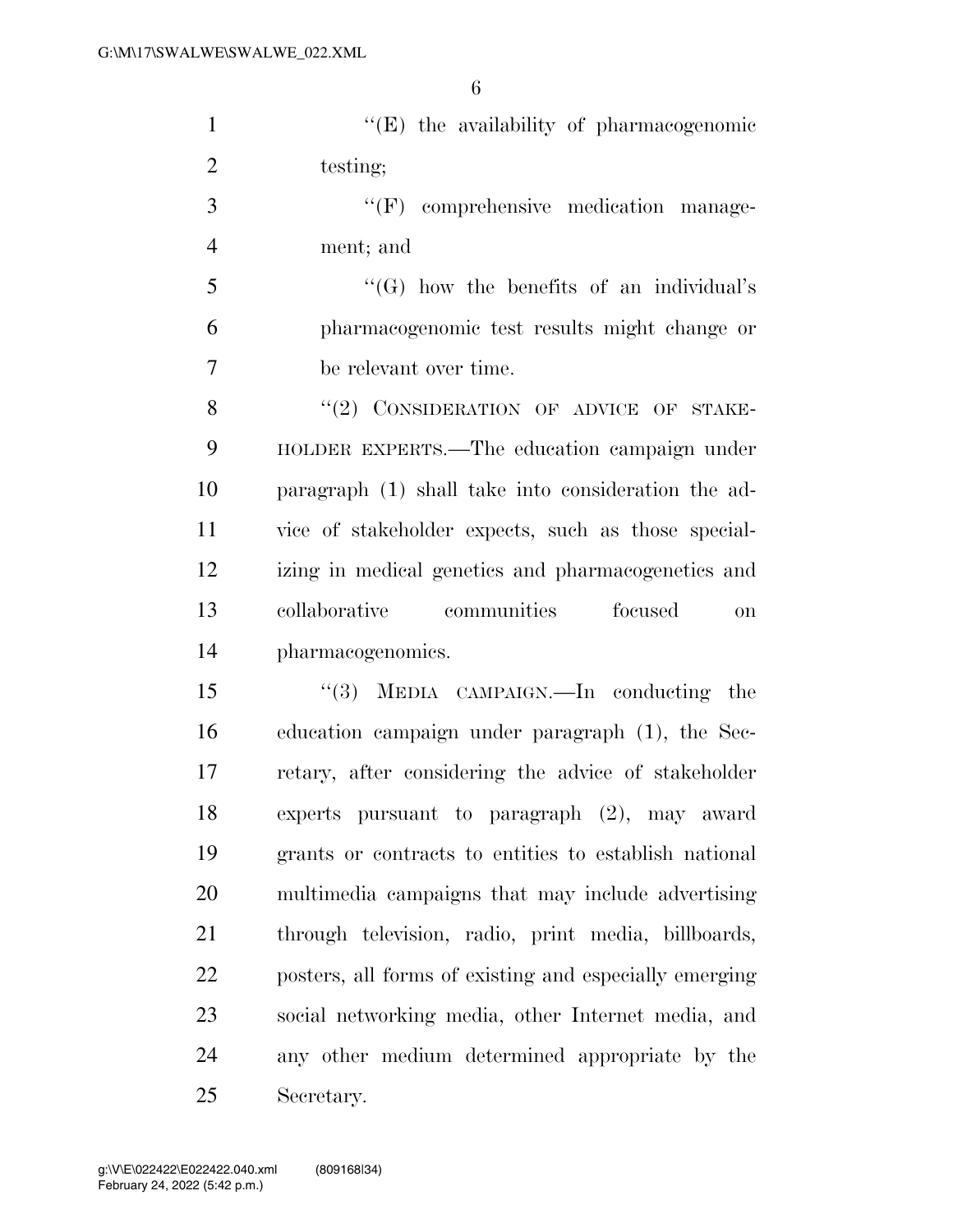| $\mathbf{1}$   | "(4) RURAL REGIONS, HEALTH PROFESSIONAL                |
|----------------|--------------------------------------------------------|
| $\overline{2}$ | SHORTAGE AREAS, AND UNDERSERVED COMMU-                 |
| 3              | NITIES.—The Secretary shall ensure that the edu-       |
| $\overline{4}$ | cation campaign under paragraph $(1)$ —                |
| 5              | $\lq\lq$ reaches rural and medically under-            |
| 6              | served communities (as defined in section 799);        |
| $\overline{7}$ | and                                                    |
| 8              | $\lq\lq (B)$ includes the involvement of commu-        |
| 9              | nity health centers, community pharmacies, and         |
| 10             | other local health clinics.                            |
| 11             | "(b) HEALTH CARE PROFESSIONAL EDUCATION                |
| 12             | CAMPAIGN.—                                             |
| 13             | "(1) IN GENERAL.—The Secretary, acting                 |
| 14             | through the Director of the National Human Ge-         |
| 15             | nome Research Institute, in consultation with the      |
| 16             | Director of the Eunice Kennedy Shriver National In-    |
| 17             | stitute of Child Health and Human Development,         |
| 18             | the Director of the National Center for Bio-           |
| 19             | technology Information, the Director of the National   |
| 20             | Library of Medicine, and the Administrator of the      |
| 21             | Health Resources and Services Administration, shall    |
| 22             | establish a national health education program for      |
| 23             | health care providers and health care leaders, includ- |
| 24             | ing administrators, pharmacists, nurse practitioners,  |
| 25             | physicians' assistants, physician medical geneticists, |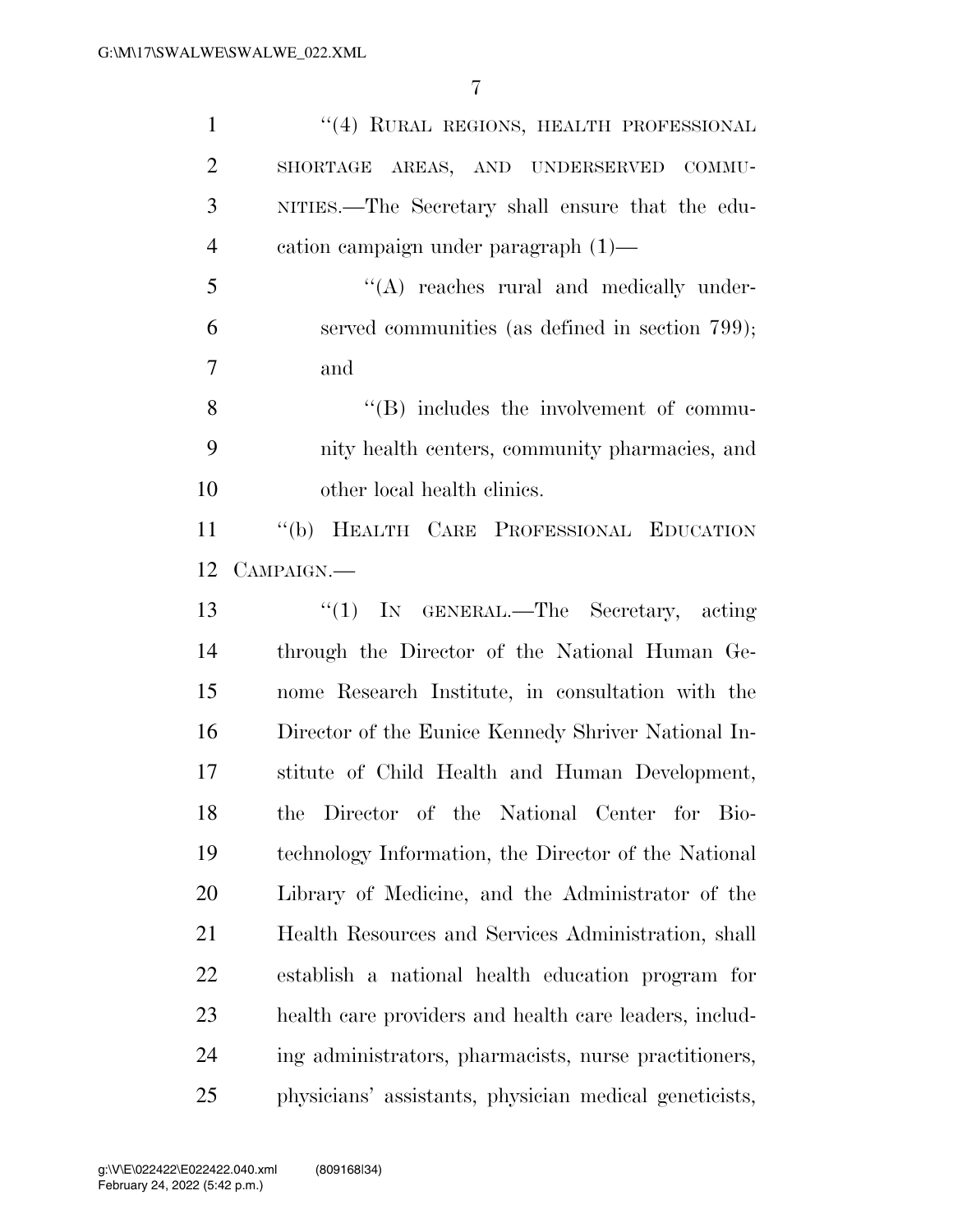laboratory medical geneticists, genetic counselors, medical educators, and the faculty of schools of med- icine and other schools of health professions, on the following:

 ''(A) Pharmacogenomic testing and the ex- tent of its ability to prevent adverse drug reac-tions.

 ''(B) Pharmacogenomic testing, drug inter- action alerting systems, when to refer to or con- sult with a genetics provider, and the standards of care for patients who are suspected or known to have a genetic variant that is known to im-pact drug metabolism.

 ''(C) Evidence-based information that would encourage individuals and their health care professionals to consider pharmacogenomic testing as part of their health care plan to the extent appropriate.

19  $\langle \text{`}(D) \rangle$  The role of medical professionals who specialize in genetics and genomics.

21 "'(E) How to incorporate pharmacogenomics into comprehensive medica-tion management.

24 "(2) GRANTS.—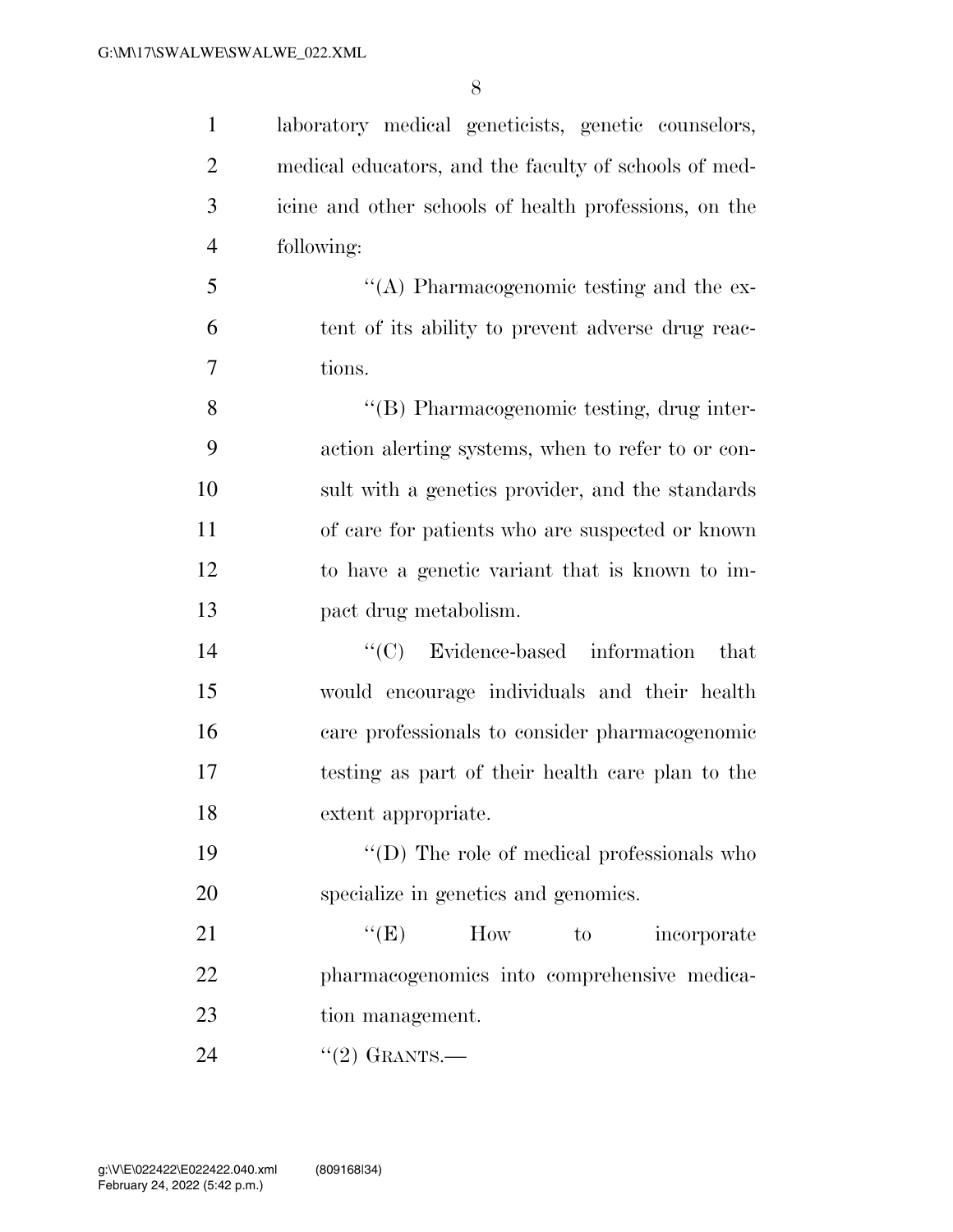| $\mathbf{1}$   | "(A) AWARD.—In carrying out the na-               |
|----------------|---------------------------------------------------|
| $\mathfrak{2}$ | tional health education program under this sub-   |
| 3              | section, the Secretary, acting through the Di-    |
| $\overline{4}$ | rector of the National Human Genome Re-           |
| 5              | search Institute, may award grants to nonprofit   |
| 6              | organizations to carry out educational activities |
| 7              | with respect to the topics listed in subpara-     |
| 8              | graphs $(A)$ through $(D)$ of paragraph $(1)$ .   |
| 9              | "(B) USE OF FUNDS.—A grant under sub-             |
| 10             | paragraph $(A)$ may be used to support one or     |
| 11             | more of the following activities:                 |
| 12             | "(i) Increasing the knowledge<br>and              |
| 13             | awareness of health care providers and            |
| 14             | leaders<br>health<br>about<br>care                |
| 15             | pharmacogenomic testing and drug inter-           |
| 16             | actions.                                          |
| 17             | "(ii) Increasing the number of health             |
| 18             | professional schools that incorporate             |
| 19             | pharmacogenomic curricula in classroom            |
| 20             | instruction.                                      |
| 21             | "(iii) Increasing the ability of health           |
| 22             | care providers to note and respond to the         |
| 23             | impact of gender, ethnicity, age, and other       |
| 24             |                                                   |
|                | relevant characteristics on drug metabo-          |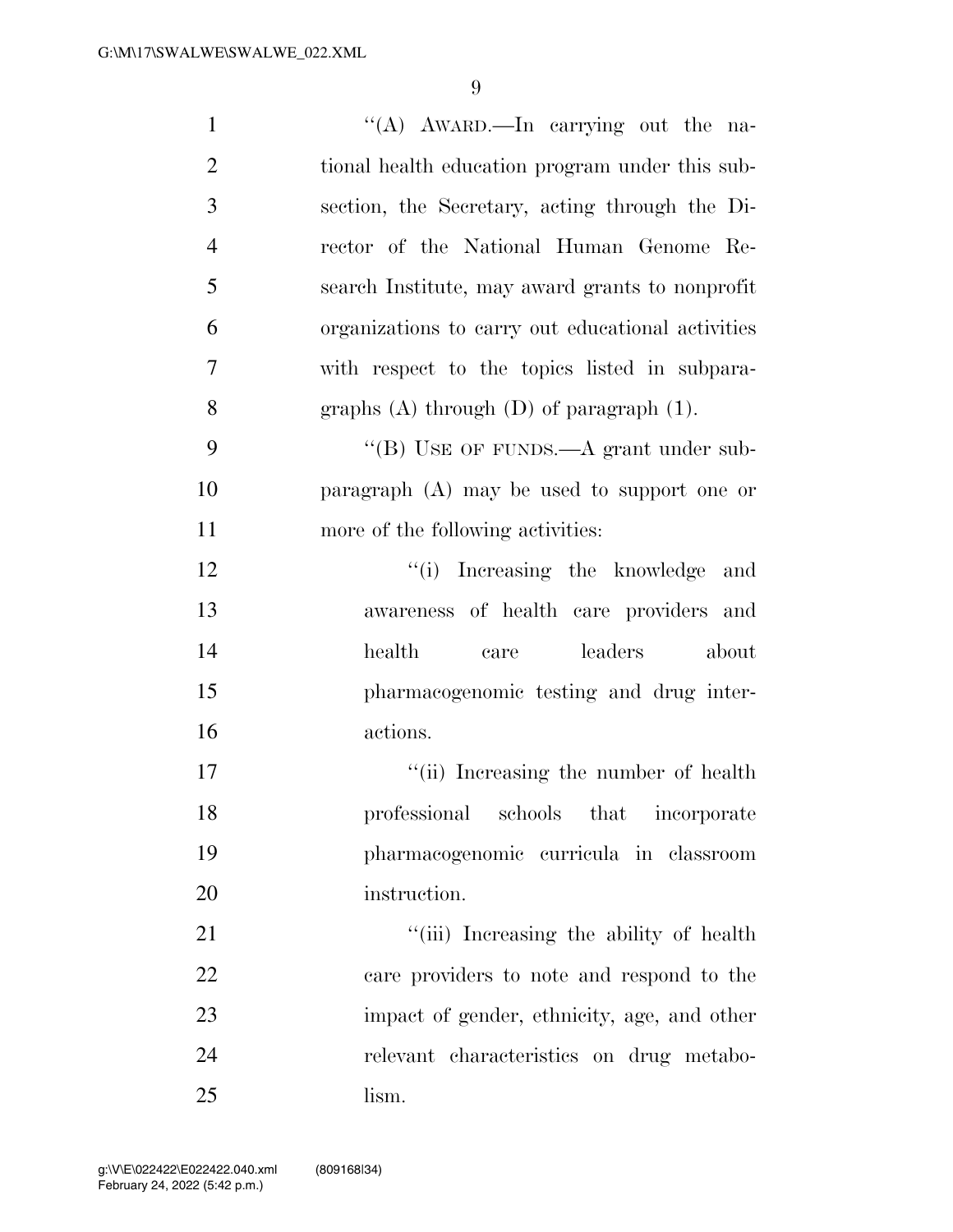| $\mathbf{1}$   | "(iv) Developing principles, practices,     |
|----------------|---------------------------------------------|
| $\overline{2}$ | and curriculum instruction that prepare     |
| 3              | medical, nursing, pharmacy, and other       |
| $\overline{4}$ | health professions students to effectively  |
| 5              | apply knowledge and skills needed to rec-   |
| 6              | ognize—                                     |
| 7              | $\lq\lq$ (I) when a patient is eligible for |
| 8              | pharmacogenomic testing, including          |
| 9              | as part of comprehensive medication         |
| 10             | management when appropriate, and in         |
| 11             | accordance with the patient's health        |
| 12             | care team, a drug product's label, and      |
| 13             | professional clinical guidelines; and       |
| 14             | "(II) how to appropriately use              |
| 15             | the test results to adjust a prescrip-      |
| 16             | tion or otherwise change a patient's        |
| 17             | health care plan.                           |
| 18             | $\lq\lq$ Providing opportunities for prac-  |
| 19             | ticing health care professionals to receive |
| 20             | pharmacogenomics training and education     |
| 21             | through a variety of modalities including   |
| 22             | in-person, electronic media, professional   |
| 23             | meetings and conferences, and social        |
| 24             | media.                                      |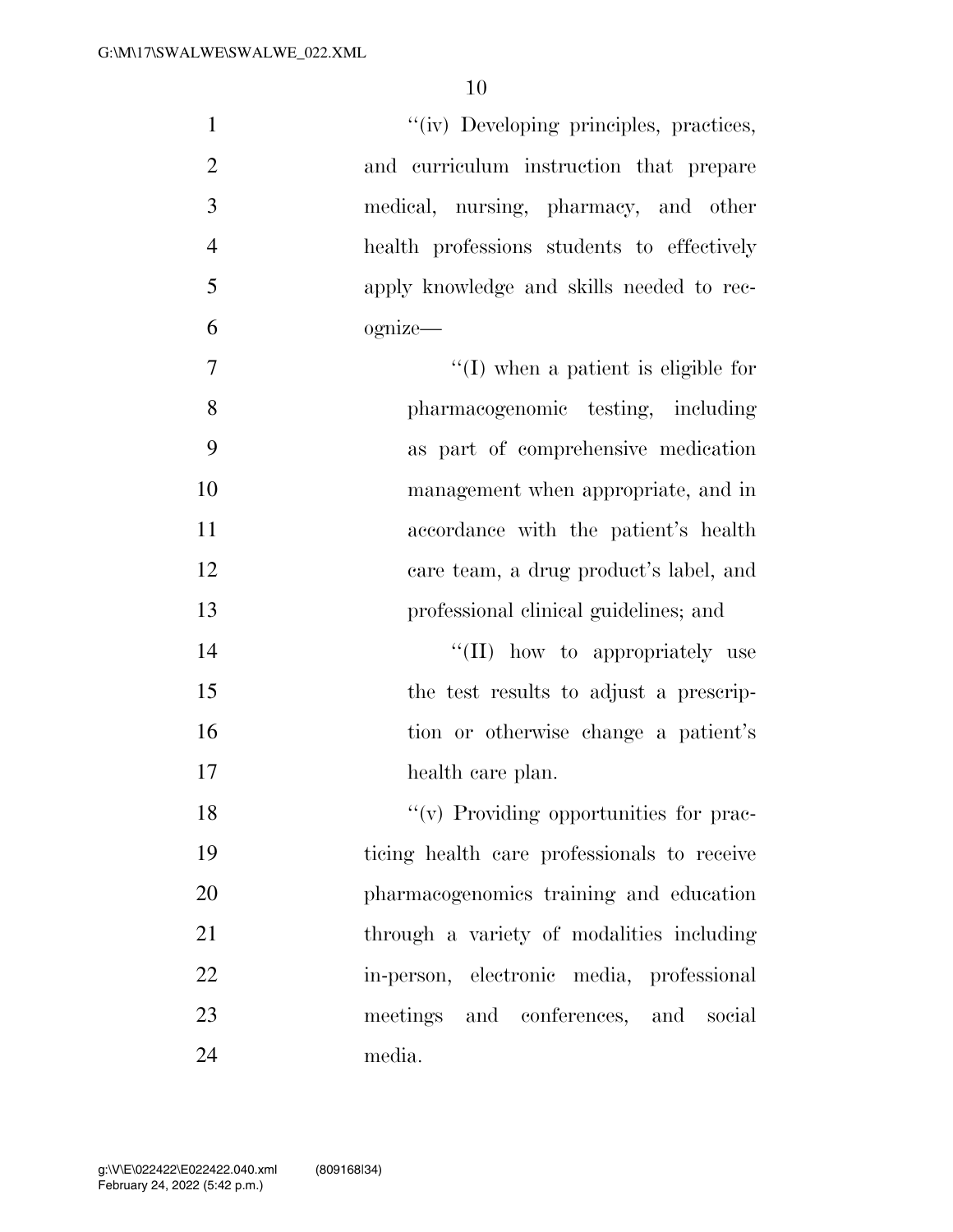''(c) REPORTING.—At least every three years, the Secretary, acting through the Director of the National Human Genome Research Institute, in consultation with the Director of the Eunice Kennedy Shriver National In- stitute of Child Health and Human Development, the Di- rector of the National Center for Biotechnology Informa- tion, the Director of the National Library of Medicine, the Administrator of the Centers for Medicare & Medicaid Services, and relevant stakeholders with expertise in devel- oping quality measures of label and peer-reviewed profes- sional guidelines on drug-gene interactions, shall publish data on—

13 ''(1) the public's awareness regarding adverse drug events and pharmacogenomic testing;

 ''(2) the number or percentage of individuals utilizing information to inform their health care de- cisions regarding prescription medications and pharmacogenomic testing;

 $\frac{1}{3}$  the change in the number or percentage of individuals enrolled in a prescription drug plan under part D of the title XVIII of the Social Secu- rity Act receiving a pharmacogenetic test, as rec- ommended in alignment with a drug product's label or peer-reviewed professional guidelines; and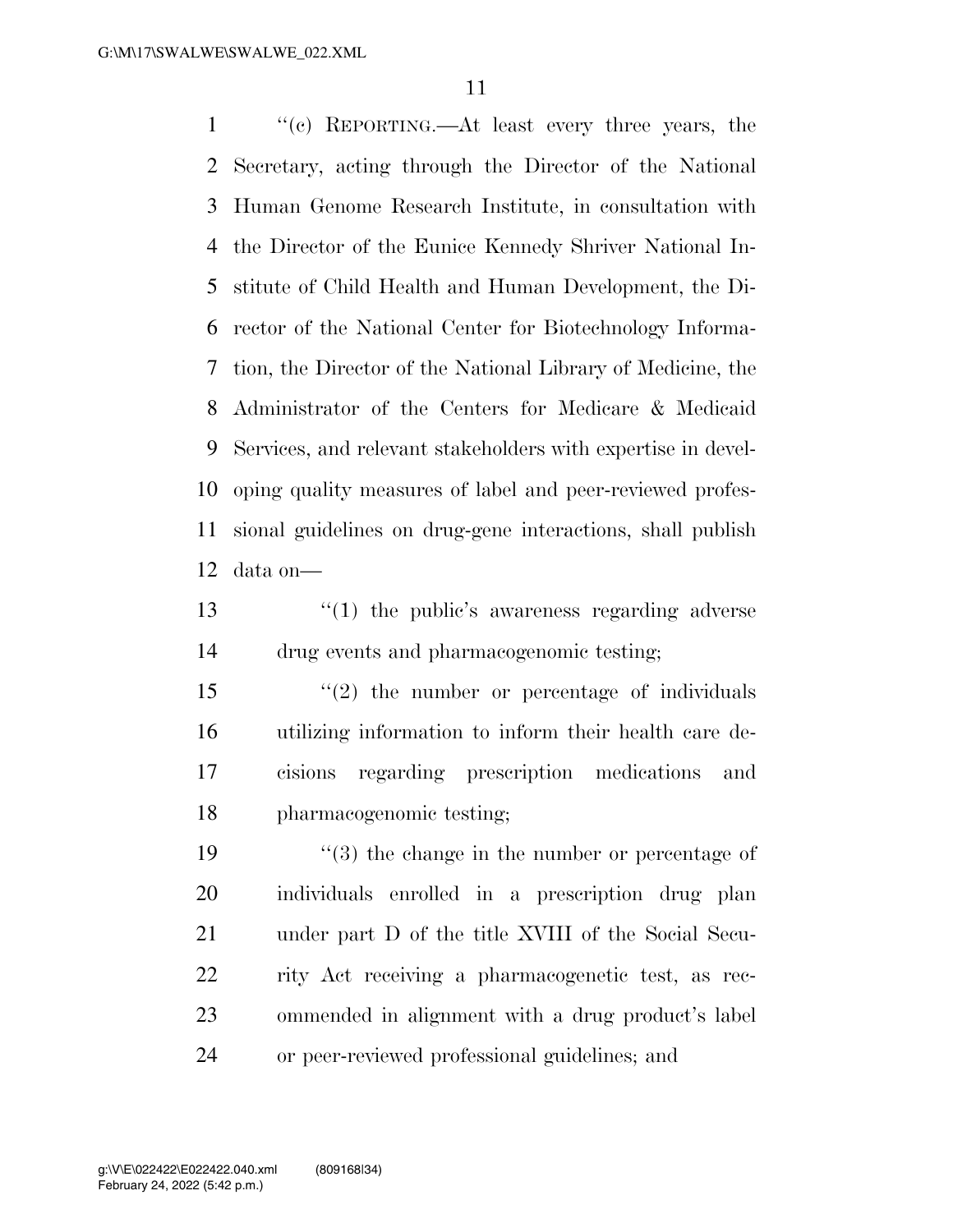| $\mathbf{1}$   | $(4)$ the number or percentage of changes, be-             |
|----------------|------------------------------------------------------------|
| $\overline{2}$ | ginning one year after the date of enactment of this       |
| 3              | section, in medication management as a result of in-       |
| $\overline{4}$ | corporating information from pharmacogenomic test-         |
| 5              | ing.                                                       |
| 6              | "(d) DEFINITIONS.—In this section:                         |
| 7              | " $(1)$ ADVERSE DRUG EVENT.—The term 'ad-                  |
| 8              | verse drug event' means an injury resulting from           |
| 9              | any medical intervention with a drug.                      |
| 10             | $(2)$ ADVERSE DRUG REACTION.—The term                      |
| 11             | 'adverse drug reaction' means a response to a drug         |
| 12             | $that$ —                                                   |
| 13             | $\lq\lq$ is noxious and unintended; and                    |
| 14             | "(B) occurs at doses normally used in hu-                  |
| 15             | mans for prophylaxis, diagnosis, or therapy of             |
| 16             | disease or for the modification of physiologic             |
| 17             | function.                                                  |
| 18             | "(e) AUTHORIZATION OF APPROPRIATIONS.-To                   |
| 19             | carry out this section, there is authorized to be appro-   |
| 20             | priated \$50,000,000 for each of fiscal years 2022 through |
| 21             | 2027."                                                     |
| 22             | SEC. 5. IMPROVING EHR SYSTEMS TO IMPROVE THE USE           |
| 23             | OF PHARMACOGENOMIC INFORMATION.                            |
| 24             | (a) CERTIFICATION CRITERIA.—The Secretary of               |
| 25             | Health and Human Services (in this section referred to     |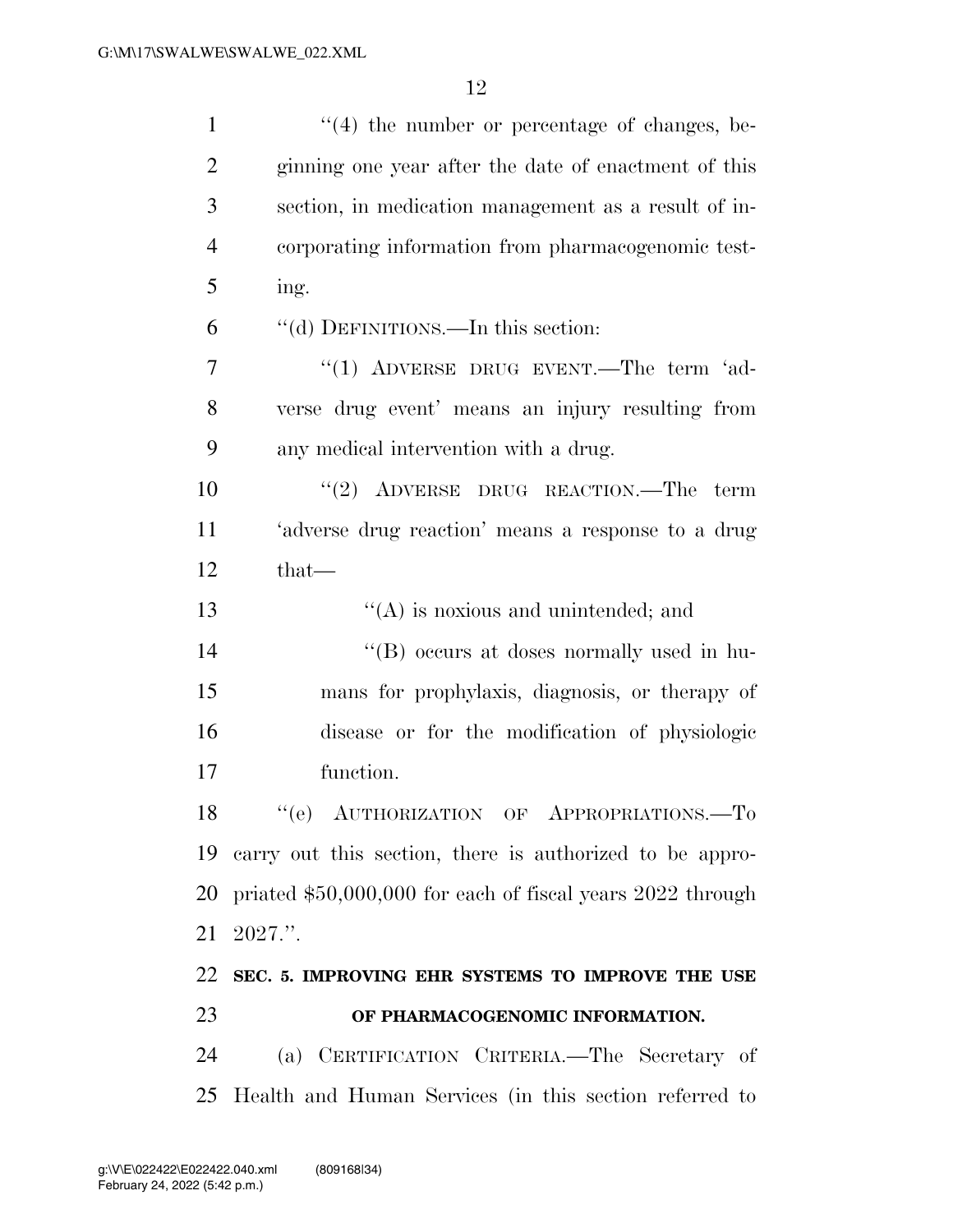as the ''Secretary'') shall adopt pursuant to subtitle A of title XXX of the Public Health Service Act (42 U.S.C. 300jj–11 et seq.) certification criteria for health informa- tion technology, including for electronic prescribing sys- tems and real-time pharmacy benefit checks, such that be- fore a medication order is completed and acted upon dur- ing computerized provider order entry, interventions must automatically indicate to a user—

 (1) when pharmacogenomic testing is appro- priate based on a drug product's label or peer-re-viewed professional guidelines; and

 (2) drug-gene and drug-drug-gene associations, established by a drug product's label or peer-re- viewed professional guidelines, based on a patient's medication list, medication allergy list, and results from pharmacogenomic testing.

 (b) REPORTING AND ASSOCIATION OF ADVERSE DRUG EVENTS.—The Secretary, in consultation with the Commissioner of Food and Drugs, shall carry out a pro- gram to improve the reporting of adverse drug events and the association, if any, of such events to a patient's genetic status. As part of the program, the Secretary shall issue regulations pursuant to the Federal Food, Drug, and Cos- metic Act (21 U.S.C. 301 et seq.) and other applicable statutory authorities to—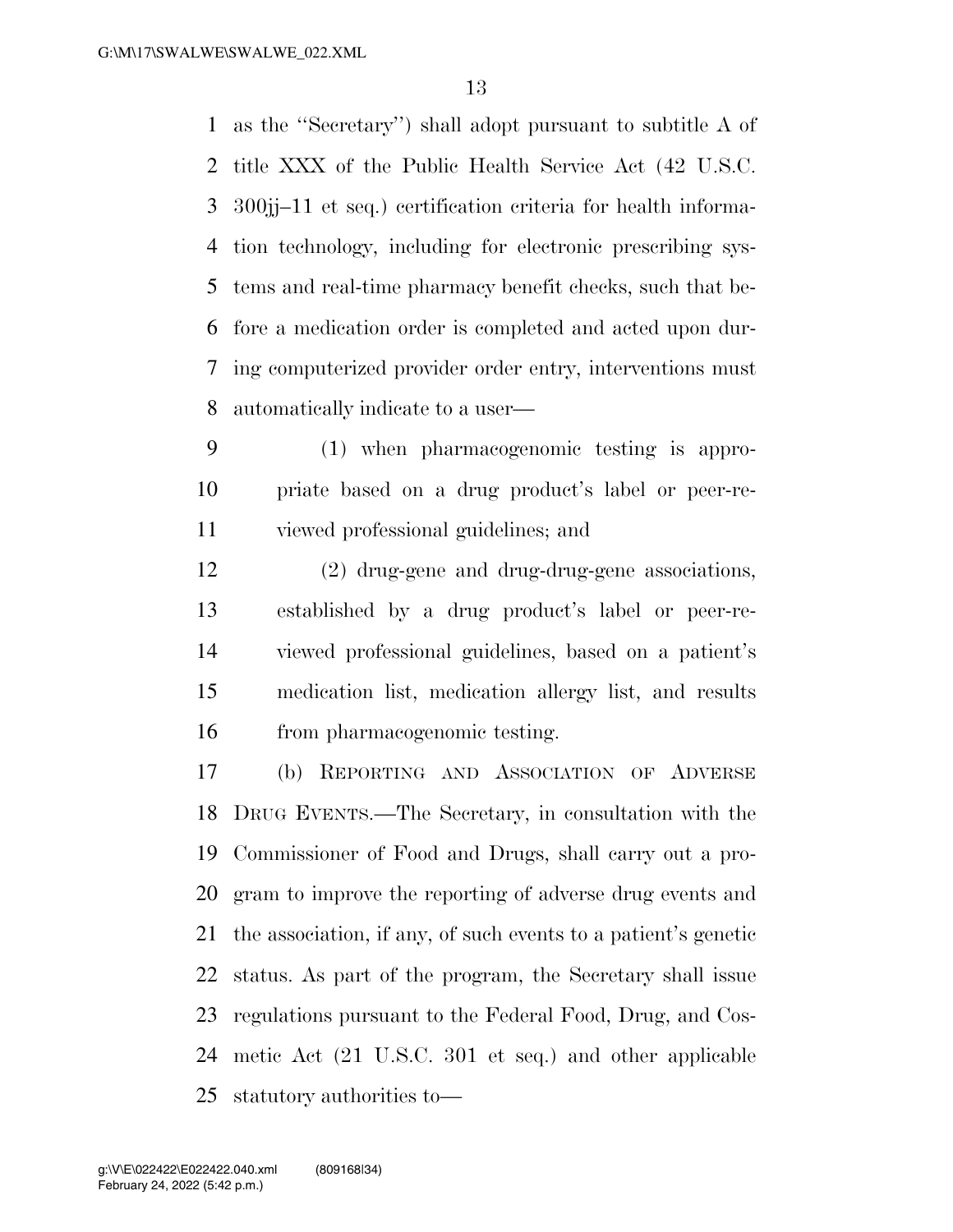| $\mathbf{1}$   | (1) ensure that drug-gene interaction alerting         |
|----------------|--------------------------------------------------------|
| $\overline{2}$ | systems are continuously updated to incorporate in-    |
| 3              | formation from new or updated drug labels with         |
| $\overline{4}$ | pharmacogenomic information and newly established      |
| 5              | peer-reviewed professional guidelines on drug-gene     |
| 6              | associations;                                          |
| 7              | (2) facilitate the reporting of adverse drug           |
| 8              | events to the FDA Adverse Event Reporting System       |
| 9              | directly through the use of the health care provider's |
| 10             | electronic health record system; and                   |
| 11             | (3) allow for the reporting of whether an ad-          |
| 12             | verse drug event is caused by pharmacogenetic inter-   |
| 13             | actions to the FDA Adverse Event Reporting Sys-        |
| 14             | tem directly through the use of the health care pro-   |
| 15             | vider's electronic health record system.               |
| 16             | (c) UPDATING FAERS; PATIENT-FRIENDLY RE-               |
| 17             | PORTING.—The Secretary, acting through the Commis-     |
|                | 18 sioner of Food and Drugs, shall-                    |
| 19             | (1) update the FDA Adverse Event Reporting             |
| 20             | System, including to-                                  |
| 21             | (A) accept information directly from health            |
| 22             | care providers' electronic health record systems;      |
| 23             | (B) improve the collection of real world               |
| 24             | evidence (as defined in section 505F of the            |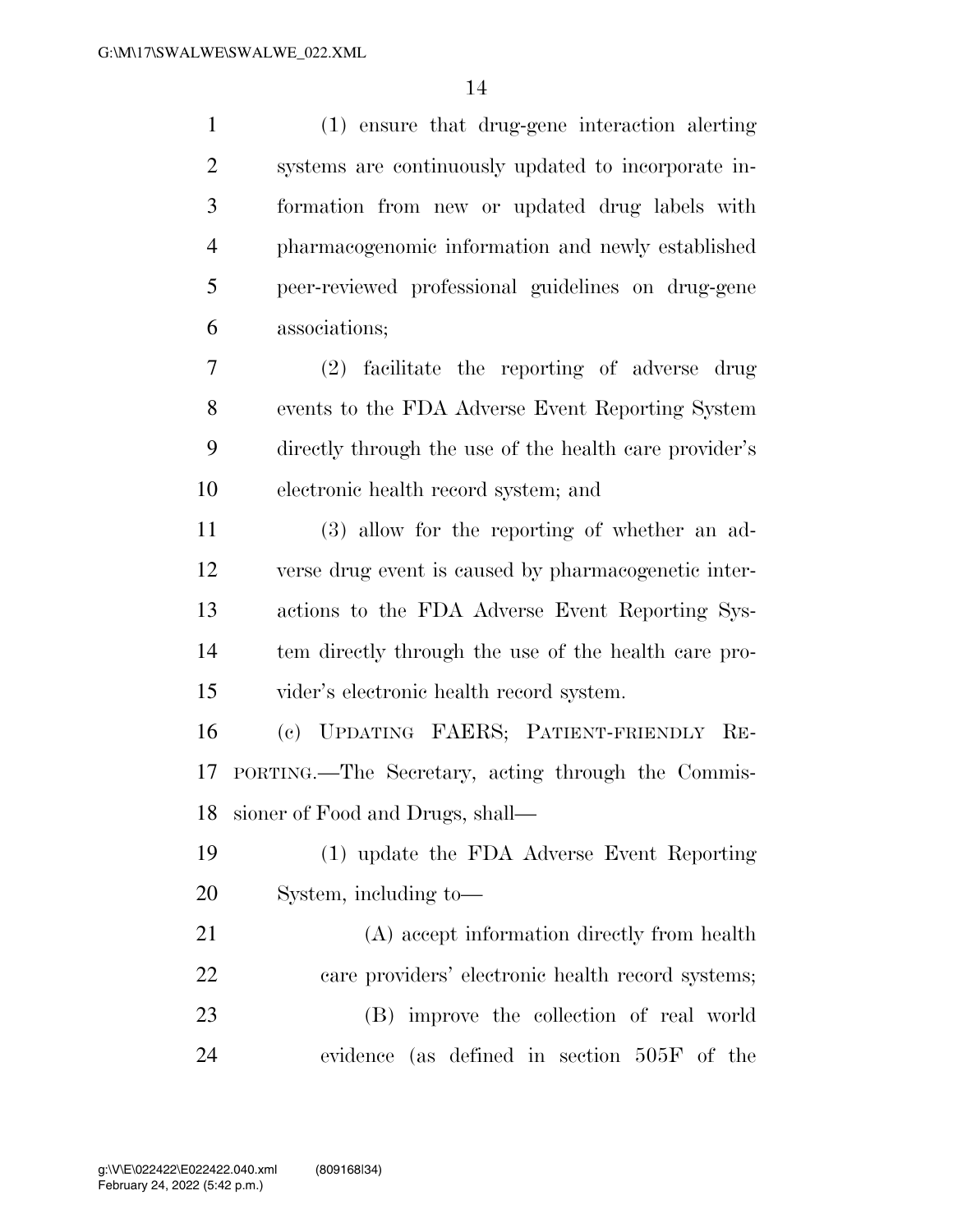| $\mathbf{1}$   | Federal Food, Drug, and Cosmetic Act (21)            |
|----------------|------------------------------------------------------|
| $\overline{2}$ | U.S.C. $355g$ ); and                                 |
| 3              | (C) create a selection tool that allows indi-        |
| $\overline{4}$ | viduals to report whether an adverse drug event      |
| 5              | is associated with a drug-gene interaction;          |
| 6              | (2) work with relevant Federal agencies and of-      |
| 7              | fices, and stakeholders, to create patient-friendly  |
| 8              | electronic options for reporting adverse drug events |
| 9              | such as submission through a designated mobile de-   |
| 10             | vice application or mobile device messaging applica- |
| 11             | tion; and                                            |
| 12             | $(3)$ not later than 1 year after the date of en-    |
| 13             | actment of this Act, report to the Congress on the   |
| 14             | progress made in implementing paragraphs (1) and     |
| 15             | (2).                                                 |
| 16             | (d) ASSESSMENT ON ADDITIONAL IMPROVEMENTS            |
| 17             | TO ELECTRONIC HEALTH RECORD SYSTEMS.-                |
| 18             | (1) IN GENERAL.—Not later than 180 days              |
| 19             | after the date of enactment of this Act, the Sec-    |
| <b>20</b>      | retary shall—                                        |
| 21             | (A) complete an assessment on additional             |
| 22             | improvements to electronic health record sys-        |
| 23             | tems that are needed to further the develop-         |
| 24             | ment of real world evidence (as defined in sec-      |
| 25             | tion 505F of the Federal Food, Drug, and Cos-        |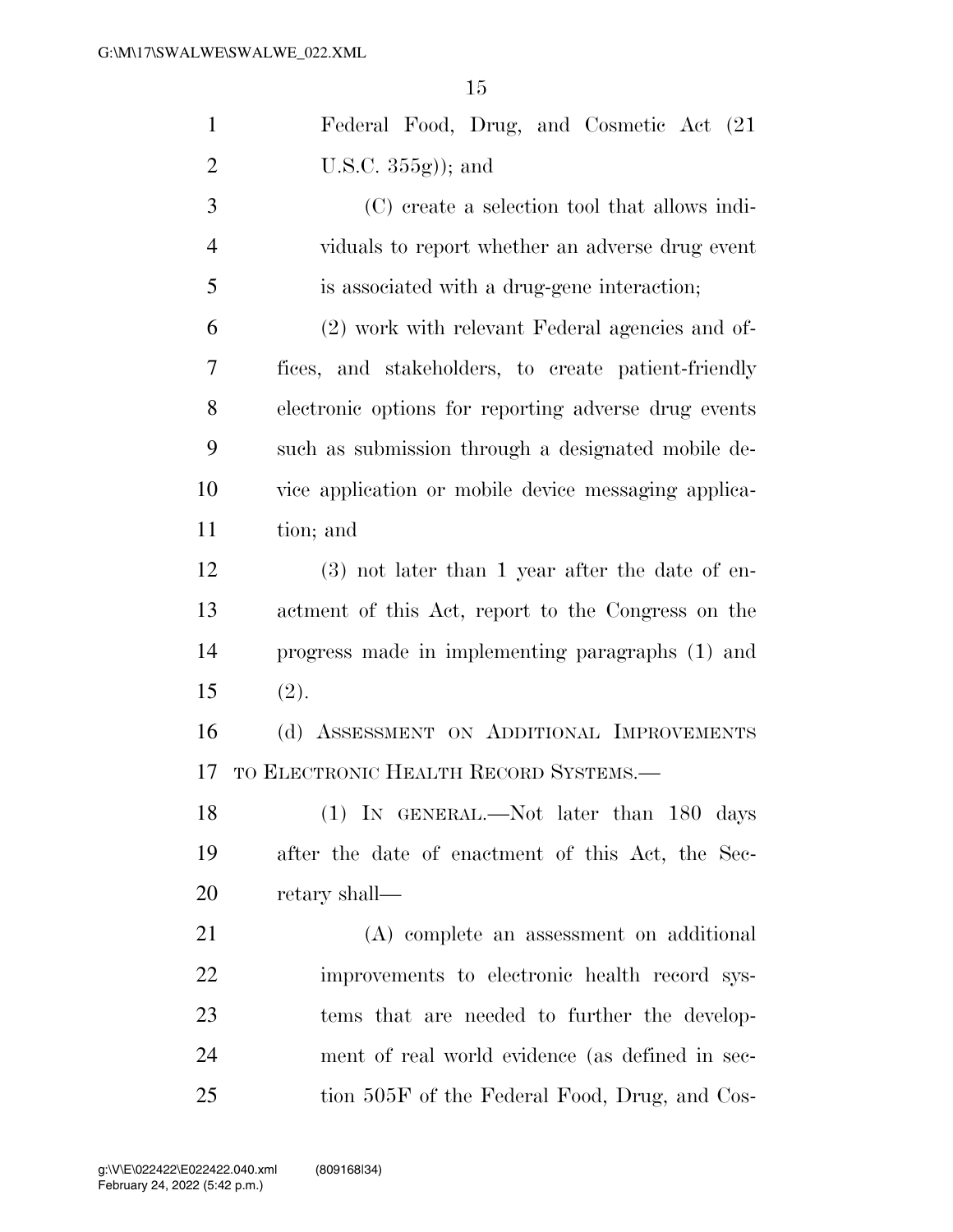| $\mathbf{1}$                           | in<br>metic Act $(21 \text{ U.S.C. } 355g)$                          |
|----------------------------------------|----------------------------------------------------------------------|
| $\overline{2}$                         | pharmacogenomics; and                                                |
| 3                                      | (B) submit a report to the Congress on the                           |
| $\overline{4}$                         | findings on the assessment.                                          |
| 5                                      | (2) CONSIDERATION OF NEEDED ADVANCE-                                 |
| 6                                      | MENTS.—As part of the assessment under para-                         |
| $\overline{7}$                         | graph (1), the Secretary shall consider what ad-                     |
| 8                                      | vancements are needed to capture information about                   |
| 9                                      | the laboratory and the test used as part of                          |
| 10                                     | pharmacogenomic testing.                                             |
| 11                                     | SEC.<br>6.<br><b>INCREASED</b><br><b>AUTHORIZATION</b><br><b>FOR</b> |
| 12                                     | PHARMACOGENOMICS IMPLEMENTATION RE-                                  |
|                                        |                                                                      |
| 13                                     | <b>SEARCH.</b>                                                       |
| 14                                     | There is authorized to be appropriated to the Na-                    |
|                                        | tional Institutes of Health $$7,000,000$ for each of fiscal          |
|                                        | years 2022 through 2025 for the conduct, support, and                |
|                                        | 17 maintenance of pharmacogenomics implementation re-                |
|                                        | search through the Genomic Community Resources pro-                  |
|                                        | gram.                                                                |
|                                        | SEC. 7. DEFINITIONS.                                                 |
|                                        | In this Act:                                                         |
| 15<br>16<br>18<br>19<br>20<br>21<br>22 | (1) The term "adverse drug event" means an                           |
| 23                                     | injury resulting from any medical intervention with                  |